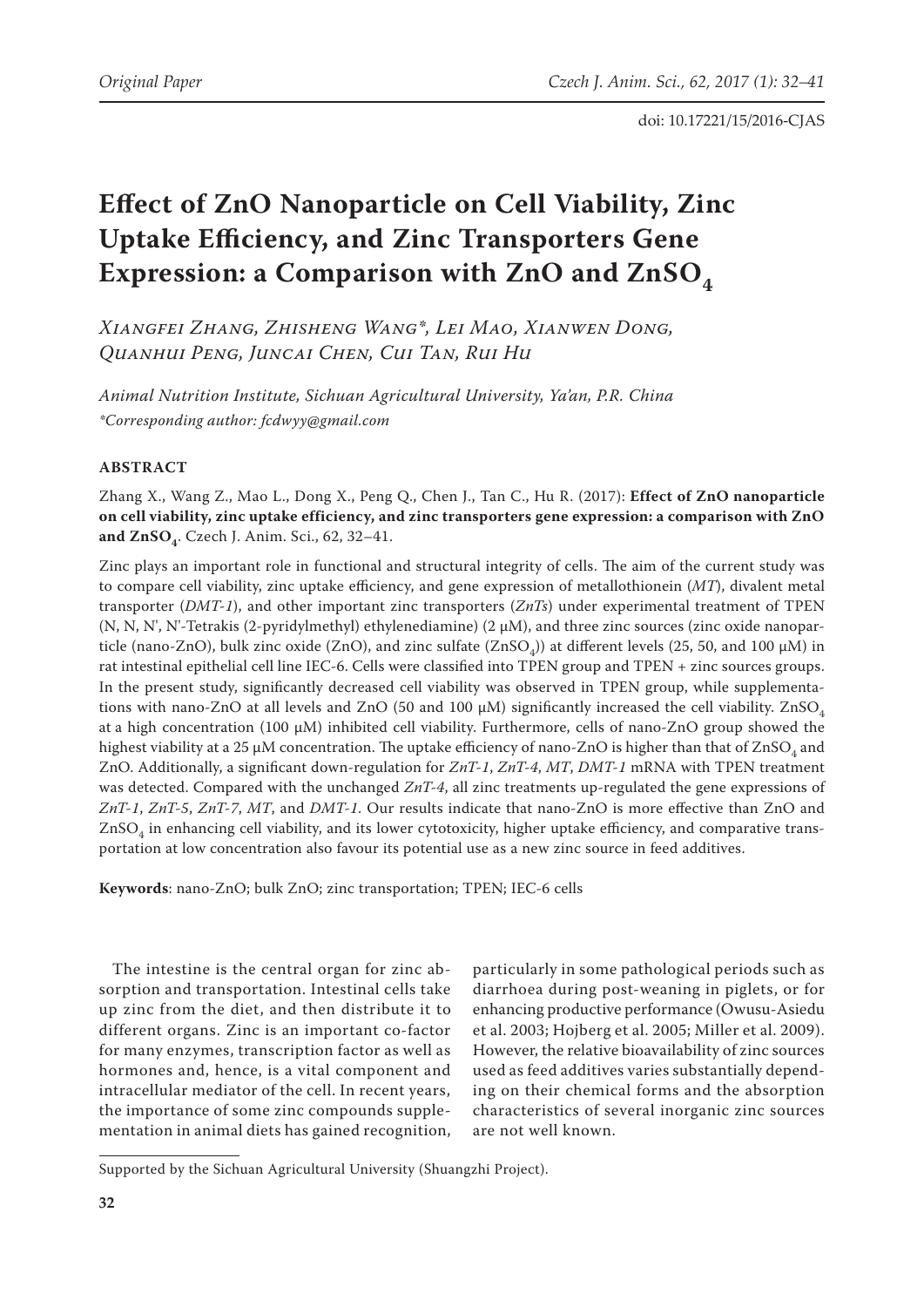Two of the most commonly used inorganic zinc sources in feed industry up to now are zinc oxide  $(ZnO)$  and zinc sulfate  $(ZnSO<sub>A</sub>)$ . Several previous studies compared the absorption characteristics of these two chemical forms using the animal test as a measure of bioavailability, however, the results were controversial. Some of these animal studies showed much lower bioavailability of zinc oxide in comparison with zinc sulfate (Sandoval et al. 1997), but some more recent studies showed that zinc oxide was effective regardless of its poor Zn bioavailability (Mavromichalis et al. 2000; Case and Carlson 2002). The studies also indicated that zinc may have a local effect in intestine, rather than a systemic effect.

Nanomaterials comprised of ZnO have generated considerable concern in recent years due to their potential use in biological applications arising from their special physiochemical properties (Stark 2011). A new form of zinc – nano-ZnO – should have an enhancing effect on zinc uptake and bioavailability. It is generally accepted now that nano-ZnO, compared to traditional Zn forms, could efficiently penetrate into cell, internalize and disrupt membrane architecture. But as a consequence of its rapid absorption characteristics, most of the studies showed cytotoxicity of nano-ZnO because of particle dissolution and zinc release in the medium or uptake in the cells leading to cell injury (Xia et al. 2008; De Berardis et al. 2010). In this regard, many recent reports have confirmed that nano-ZnO has adverse biological outcomes on the prokaryotic and eukaryotic system, while in an appropriate concentration it is nontoxic to natural biomolecules (Hanley et al. 2008; Shen et al. 2008). A majority of those studies have focused on some low tolerance cells, including immune cells, or even on some immortalized cells lines, which showed changed sensitivities to some chemicals by altering metabolic processes of cells. Thus, cytotoxicity by susceptibility to nano-ZnO appears to be affected by the cell type and is also related to other physiologically relevant parameters, including the concentration used and inherent differences in cellular uptake processes. These variable toxic effects of nano-ZnO on various types of cells indicate that a more detailed investigation of its effects on intestinal epithelial cells is needed.

The intestine is the first tissue confronted with zinc, and an abundant uptake of zinc from the small intestine is indispensable for cellular processes

in the body. However, a high level of intracellular zinc is deleterious and poisonous to the cell. Therefore, maintaining zinc level in an appropriate variation range in tissue is of great importance. As a result, zinc metabolism is tightly regulated. Zinc homeostasis is controlled by a large group of zinc-regulatory proteins involved in zinc metabolism (zinc absorption, storage, transportation, and excretion). These key proteins include metallothionein (*MT*), divalent metal transporter (*DMT-1*), and transmembrane zinc transporters (*ZnT*). In mammalian cells, *ZnT* family consists of ten homologous SLC30 proteins (*ZnT-1–ZnT-10*) (Cousins et al. 2006) and most of the zinc transporters have been confirmed as directly or indirectly involved in absorption, storage or utilization of Zn in cells (Kambe et al. 2002; Palmiter and Huang 2004; Qin et al. 2009). *ZnT-1* was the first identified mammalian zinc transporter located in the plasma membrane and responsible for transporting cytoplasmic zinc across the membrane to the extracellular space (Qin et al. 2009). *ZnT-4* is widely expressed, but more abundantly in brain and epithelial cells (Cousins and McMahon 2000). It is very important for maintaining the body Zn homeostasis (Huang and Tepaamorndech 2013). *ZnT-5* is also highly expressed in a large number of cells, and a higher level was detected in pancreatic beta cells (Kambe et al. 2002). *ZnT-7*, which is more abundant in duodenum and jejunum, is mainly expressed in lung and small intestine. A previous study described *ZnT-7* as the Golgi apparatus protein involved in the accumulation of Zn from cytoplasm, because in the Golgi apparatus *ZnT-7* occurs at a subcellular level (Kirschke and Huang 2003). In addition, metallothionein (*MT*) is a kind of low-molecularweight proteins, which can maintain homeostasis of some required elements (Hoadley and Leinart 1987; Cherian et al. 1994). *DMT-1* is located in the apical membrane of intestinal cells and can transport a wide range of divalent metal ions, but studies concerning Zn transportation are limited.

Little attention has been given to the uptake and regulation of *ZnTs* with ZnO nanoparticles in previous studies. Therefore, in the present study, we investigated the effects of nano-ZnO, bulk ZnO, and  $ZnSO<sub>4</sub>$  on cell viability and uptake efficiency in the rat intestinal cell line IEC-6. Moreover, we determined the mRNA expression of *ZnT-1*, *ZnT-4*, *ZnT-5*, *ZnT-7*, *MT*, *DMT-1* in response to the different forms and levels of zinc in IEC-6.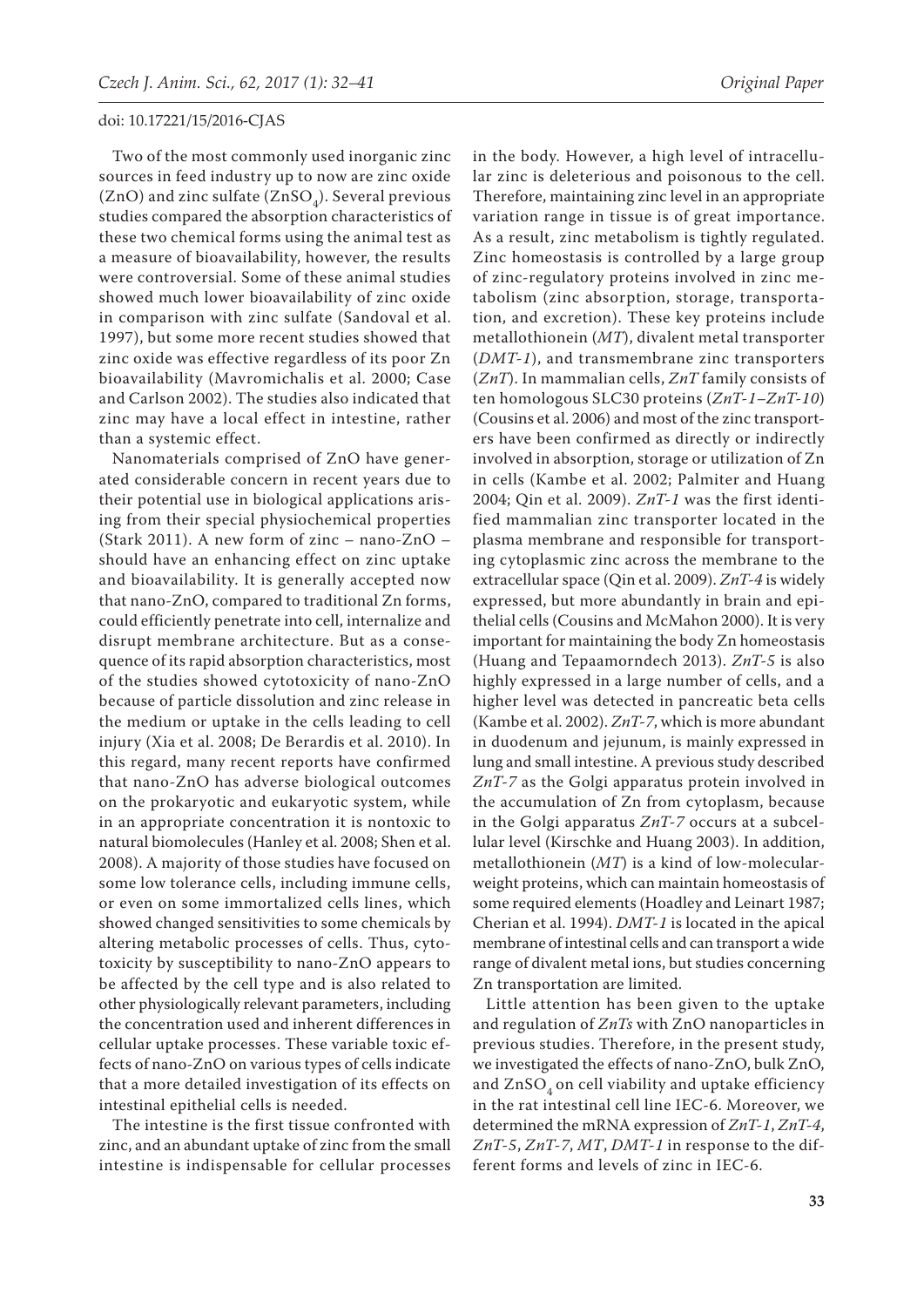**MATERIAL AND METHODS** 

# doi: 10.17221/15/2016-CJAS

*Epithelial cell culture*. The rat intestinal IEC-6 cells were obtained from the American Type Culture Collection (Manassas, USA). Cells were routinely grown in plastic tissue culture flasks ( $25 \text{ cm}^2$ ) growth area) in Dulbecco's Modified Eagle Medium (DMEM) containing 10% (v/v) fetal bovine serum (FBS), 2 mM glutamine, and  $1 \times 10^5$  U/l penicillin/ streptomycin, and maintained at 37°C in an atmosphere of 5%  $CO<sub>2</sub>$ : 95% air at 90% relative humidity. In all experiments, IEC-6 cells were seeded on tissue culture plates and monitored using phase-contrast microscopy. Cell passages were maintained between 10 and 15 for all experiments, and medium was changed every 2 days.

*Cell viability assay*. Cellular viability with or without experimental agents was determined using the water-soluble tetrazolium salt WST-8 (2-(2-methoxy-4-nitrophenyl)-3-(4-nitrophenyl)- 5-(2,4-disulphophenyl)-2H-tetrazolium, monosodium salt) assay, which is based on the ability of viable cells to convert dissolved WST-8 to an insoluble orange-coloured formazan product. Briefly, IEC-6 cells propagated in 96-well plates upon reaching confluency at  $37^{\circ}$ C and  $5\%$  CO<sub>2</sub> atmosphere. The culture medium was aspirated and cells were incubated with N, N, N', N'-Tetrakis (2-pyridylmethyl) ethylenediamine (TPEN)  $(2 \mu M)$ and nano-ZnO, ZnO, and  $ZnSO<sub>4</sub>$  with the concentration of 25, 50, and 100  $\mu$ M for 24 and 48 h, respectively. After that, CCK-8 (Beyotime Institute of Biotechonology, China) solution (10 µl/100 µl culture medium) was added and incubation for 2 h at 37°C in a humidified incubator  $(5\%$  CO<sub>2</sub>) followed. Colour development at a wavelength of 450 nm was measured using an automatic plate reader Thermo Multiskan MK (Thermo Fisher Scientific Inc., USA). Relative cell viability (%) was calculated as follows:

Cell viability (%) =  $OD_{450nm(sample)}/OD_{450nm(control)}) \times$ × 100

where:

 $OD_{450nm(sample)} = absorbance of treated cell sample$  $OD_{450nm(control)} =$  absorbance of control cell sample

*Determination of zinc uptake efficiency*. IEC-6 cells propagated in 6-well plates upon reaching confluency, and the media in the wells were then replaced with IEC-6 zinc-free medium (0.82 µM

TPEN was used to chelate zinc in the IEC-6 medium) with three zinc sources (nano-ZnO, bulk ZnO, and  $ZnSO<sub>A</sub>$ ) at different levels (25, 50, and 100  $\mu$ M). After incubation for 24 h at 37°C, the media were removed, and the cells were then washed once with 5% acetic acid and 10 mmol/l ethylenediaminetetraacetic acid (EDTA), respectively, then twice by phosphate buffered saline (PBS). After that, cells were incubated with 1 ml of ultrapure nitric acid overnight until the cell pellets were completely digested. The solutions were finally diluted to 3 ml with ultrapure water and used to analyze Zn absorption. Zn concentrations in both control and supplemented media were determined by a flame atomic absorption spectrometer NovAA 400 (Analytik Jena AG, Germany). The calculation formula of uptake efficiency is as follows:

## Uptake efficiency  $\left(\% \right) = \left( \text{Zn retained in cells} / \text{Zn added} \right)$ to the cell medium)  $\times$  100

*Effects of incubation time*. IEC-6 cells were cultured as described above. The medium in the wells was then replaced with zinc-free medium with 50  $\mu$ M nano-ZnO, ZnO, and ZnSO<sub>4</sub>, all groups were incubated at 37°C for 1, 3, 6, 12, and 24 h, respectively. Zinc concentrations in the cell sample were then determined by flame atomic absorption spectroscopy.

*RNA isolation and real-time PCR analysis*. Total RNA was isolated from both treated and untreated IEC-6 cells with Trizol reagent (Invitrogen Inc., USA) as described by the manufacturer's protocol. Reverse transcription of RNA into cDNA was performed using random hexamers, oligo (dT) primer, and PrimeScript™ RT reagent Kit (TaKaRa, China), according to the manufacturer's instructions. Realtime PCR analysis of cDNA was performed using the iCycler iQ™ Real-Time PCR Detection System (Bio-Rad Laboratories Inc., USA) and SYBR® Premix Ex Taq<sup>™</sup> II (TaKaRa). Relative gene expression was achieved by the Δ-Ct method. One housekeeping gene (*β-actin*) was used for normalization purpose. The reactions of PCR amplification were heated to 95°C for 10 s and immediately cycled 40 times through the 5 s denaturing step at 95°C, 20 s annealing step, and 15 s elongation step at 72°C. All primers used are listed in Table 1.

*Reagents*. DMEM, FBS, penicillin/streptomycin, and glutamine were purchased from HyClone Laboratories, Inc., USA. Nano-ZnO with 10~15 nm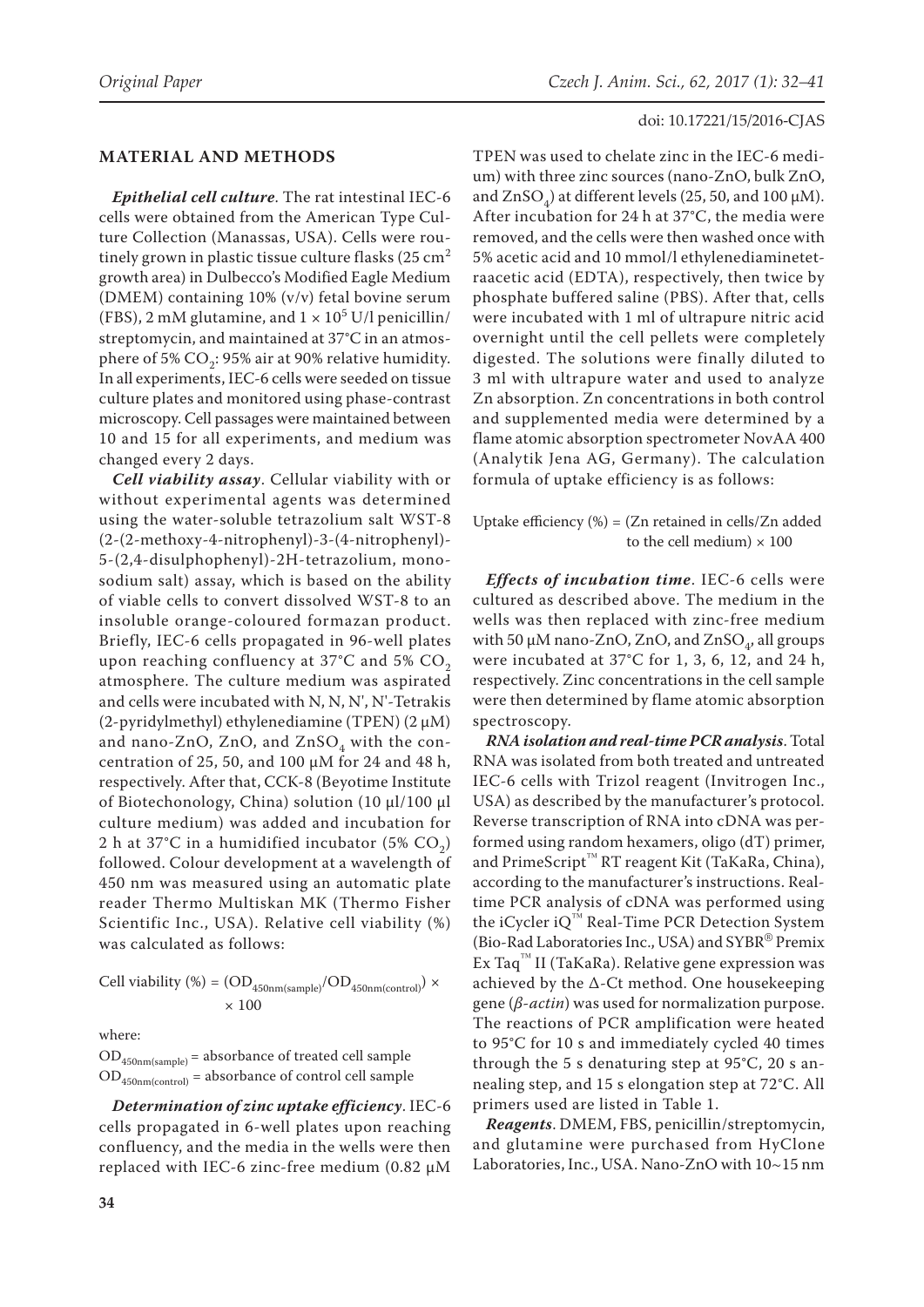Table 1. Primers used in the study

| Gene    | Primer sequences(5'-3')                                  | Annealing temperature (°C) | Product size (bp) |
|---------|----------------------------------------------------------|----------------------------|-------------------|
| $ZnT-1$ | F: GAACATGCGAGGAGTGTTTCTG<br>R: CGTCTTCAGTACAACCCTTCCAG  | 64.5                       | 110               |
| $ZnT-4$ | F: GCAGAGGAAGGTGAAGACCAG<br>R: GCCACAAAGCAAGAAGAGTGAG    | 55.0                       | 170               |
| $ZnT-5$ | F: GGAGGAGTGGTAGTGAGTGCTGT<br>R: TGAAGTGATAGAGCGGTGTTCC  | 64.5                       | 127               |
| $ZnT-7$ | F: GCCACCCAAGTTCAATCTGTTC<br>R: GCCGTAGAGTAGTTCCACAAAAGC | 61.4                       | 133               |
| DMT-1   | F: GCCCTTCACCACCTACTTTGAT<br>R: ATCCAGCCACTGCTCCAGACT    | 64.5                       | 170               |
| МT      | F: GGCTGCAAGAACTGCAAATG<br>R: CACTTGTCCGAGGCACCTTT       | 61.4                       | 113               |
| β-actin | F: AGCTGTGCTATGTTGCCCTAGAC<br>R: CTCATTGCCGATAGTGATGACC  | 61.4                       | 116               |

particle diameter (purity > 99%) was bestowed by the College of Chemistry and Chemical Engineering, Xiamen University (China). Zinc oxide and zinc sulfate (purity > 99% both) were purchased from Sigma Aldrich (USA). Cell counting kit solution (CCK-8) was purchased from Beyotime Institute of Biotechonology (China). RNAiso Regent, Prime- $\operatorname{Script}^{\mathbb{M}}$ RT Reagent Kit, $\operatorname{SYBR}^{\circledR}$  Premix Ex $\operatorname{Taq}^{\mathbb{M}}$ II were purchased from TaKaRa (China).

*Statistical analysis*. All data were expressed as means ± SD. One-way analysis of variance (ANOVA) and Dunnett's post-hoc test were used to perform comparisons by the SAS software (Statistical Analysis System, Version 9.2, 2008). Group differences resulting in *P*-values of less than 0.05 were considered to be statistically significant.

#### **RESULTS**

*Effects of TPEN and three zinc sources on IEC-6 cell viability*. Viability of cells cultured in the presence or absence of the three zinc sources is shown in Figure 3. The results showed that viability of cells which were exposed to TPEN decreased significantly (*P* < 0.05). Compared with untreated control group, viability of cells treated with 25, 50, 100 µM nano-ZnO or 50 and 100 µM ZnO increased significantly ( $P < 0.05$ ), but had a decreasing tendency in 100 µM concentration. Furthermore, 25 and 50  $\mu$ M ZnSO<sub>4</sub> for 24 h and 25 µM for 48 h did not significantly affect cell viability ( $P > 0.05$ ), but it induced a dramatical decrease with 100 µM concentrations similarly ( $P < 0.05$ ). At the level of 25  $\mu$ M, cell viability with nano-ZnO was significantly higher than with ZnO and  $ZnSO_4$  ( $P < 0.05$ ). When nano-ZnO and ZnO were added with the concentrations of 50 and 100 µM, cell viability was significantly higher than if  $ZnSO_4$  was added ( $P < 0.05$ ).

*Effects of three zinc sources on uptake efficiency in IEC-6 cells.* The uptake efficiencies of the three zinc sources in IEC-6 were the next objective of the current study. Therefore, differences in the uptake efficiency of nano-ZnO, ZnO, and  $ZnSO<sub>a</sub>$ , which were used for the performance of dose- and time-response kinetics, were confirmed by atomic absorption spectroscopy. As shown in Figure 1, cells incubated with nano-ZnO showed the highest uptake efficiency with a following order of  $ZnSO<sub>4</sub>$ and ZnO at all levels (*P* < 0.05). As for the uptake efficiencies of different levels of nano-ZnO, the highest value was observed in cells treated with the concentration of 25  $\mu$ M compared to 50 and 100  $\mu$ M, and this variation was similar as in the ZnO treatment. The uptake efficiency of 50 µM  $ZnSO<sub>4</sub>$  concentration was greater than that of 25 µM and 100 µM by the end of 24 h (*P* < 0.05).

To further investigate the effects of incubation time on uptake efficiency, cells were treated with 50  $\mu$ M nano-ZnO, ZnO, and ZnSO<sub>4</sub> for 1, 3, 6, 12, and 24 h, respectively. As seen in Figure 2,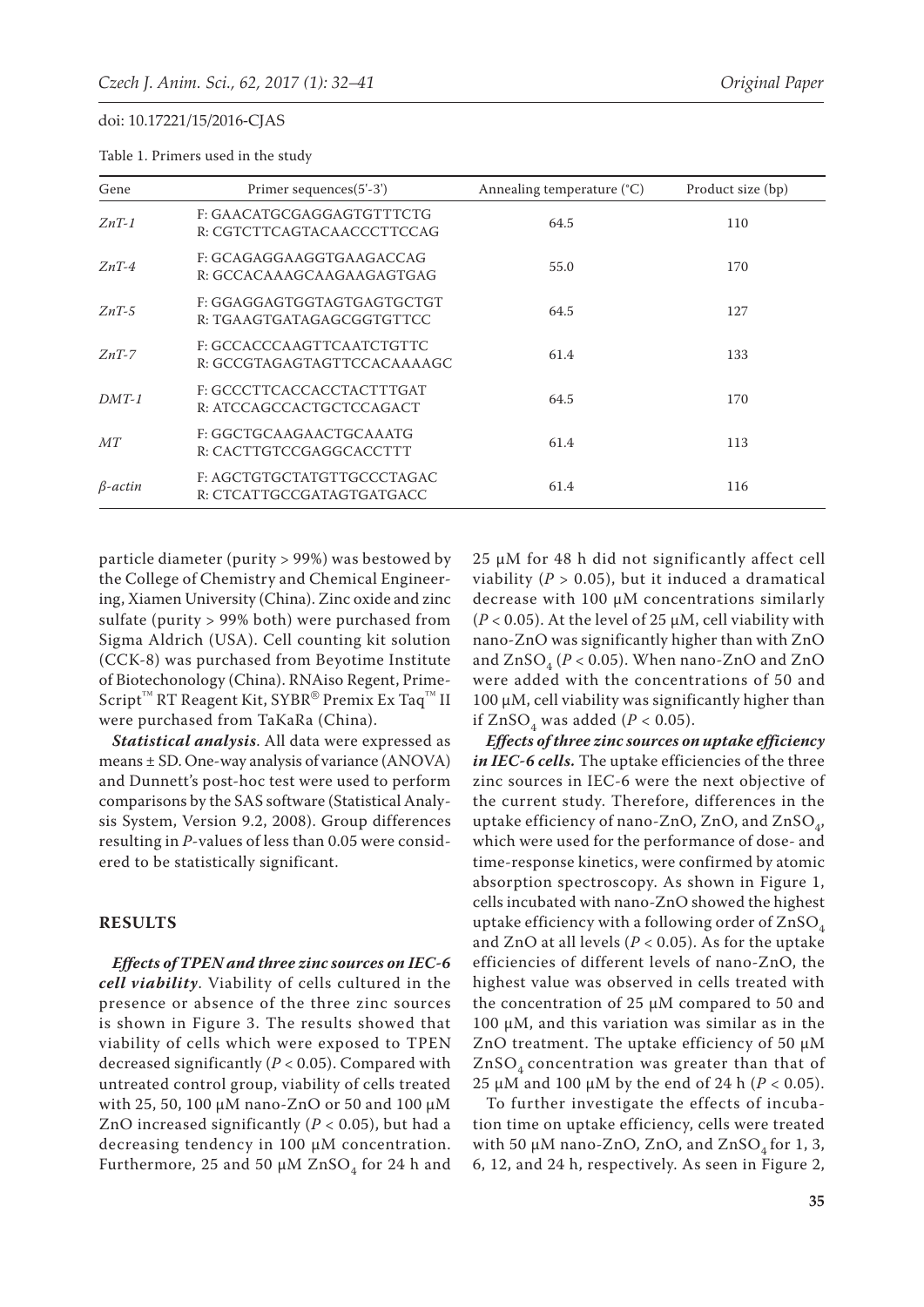

Figure 1. Uptake efficiency of nano-ZnO, feed-grade ZnO, and  $ZnSO<sub>A</sub>$  in IEC-6 cells

cells propagated on transwell filters were cultured with various concentrations of three zinc forms for 24 h; medium treated with 2 µM TPEN (Zn-deficient medium)

\*significant difference when compared with 25 µM Zn level  $(P < 0.05)$ ;  $\text{*}$  significant difference when comparing between Zn sources (*P* < 0.05)

data are means  $\pm$  SD ( $n = 8$ )

the uptake efficiency of cells in nano-ZnO group was significantly higher than that of  $ZnSO<sub>4</sub>$  and ZnO from 1 h to 24 h. Our results indicated that nano-ZnO reached maximum uptake efficiency at 3 h  $(P < 0.05)$ , and then showed a significant and time-related decrease, suggesting the possible uptake saturation of nano-ZnO in the cells. In addition, there was no significant difference in uptake efficiency of ZnO from 1 h to 24 h ( $P > 0.05$ ). The cellular uptake of  $ZnSO<sub>4</sub>$  reached the highest level



Figure 2. Absorption efficiency of nano-ZnO, feed-grade ZnO, and  $ZnSO<sub>4</sub>$  in IEC-6 cells

cells propagated on transwell filters were cultured with 50 µM Zn for different times as indicated; medium treated with 2 µM TPEN (Zn-deficient medium)

a<sup>-c</sup>significant difference when comparing between Zn sources at the same time point  $(P < 0.05)$ 

data are means  $\pm$  SD ( $n = 8$ )

at 12 h  $(P < 0.05)$  and decreased with increasing incubation time.

*Effects of three zinc sources on Zn transporters mRNA expressions in IEC-6 cells.* To test the effects of nano-ZnO, ZnO, and  $ZnSO<sub>4</sub>$  on the transcriptional level of different related zinc transporters, cells with the three Zn sources were incubated for 24 h and total RNAs were prepared. Reverse transcription PCR results showed that all of the genes were expressed in IEC-6 cells (Figures 4 and 5). Significant  $(P < 0.05)$  decreases in

Nano-ZnO ZnO ZnSO4



Figure 3. Effects of TPEN (Zn-deficient medium) or a combination with nano-ZnO, ZnO, and ZnSO<sub>4</sub> on cell viability (%) cells propagated on transwell filters were cultured with various concentrations of three Zn forms for 24 h (**A**) or 48 h (**B**)  $a-c$  different Zn sources are compared and means with different superscripts within the same Zn concentration differ significantly  $(P < 0.05)$ data are means  $\pm$  SD,  $n = 8$ 

**36**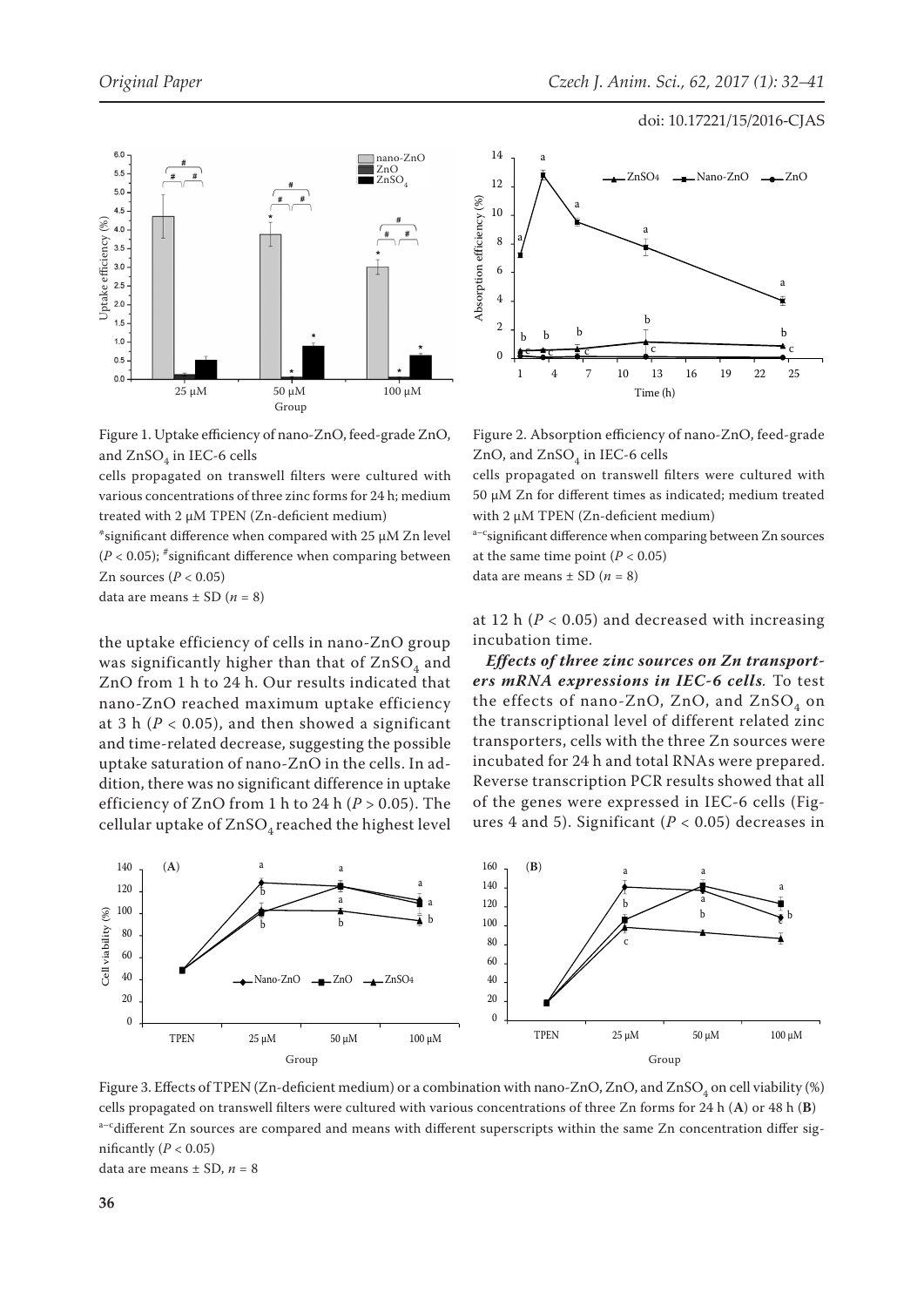the mRNA expressions of *ZnT-1* and *ZnT-4* were observed with supplemented TPEN, whereas the transcriptional level of *ZnT-7* was significantly increased  $(P < 0.05)$ . On the other hand, the administration of TPEN did not change the mRNA expression of  $ZnT-5$  ( $P > 0.05$ ).

Compared with control group, rapid and significant increases in the *ZnT-1*, *ZnT-5*, and *ZnT-7* gene expressions were observed after supplementing with different concentrations of nano-ZnO, ZnO, and  $ZnSO<sub>4</sub>$  ( $P < 0.05$ ). However, addition of different forms of zinc to the medium had no effects on the  $ZnT-4$  transcription level ( $P > 0.05$ ). There were no significant differences in the *ZnT-1*, *ZnT-4*, *ZnT-5*, and *ZnT-7* gene expressions between the three Zn sources at 25, 50, or 100 µM concentra-

tion, respectively  $(P > 0.05)$ . When different Zn sources of 50  $\mu$ M and 100  $\mu$ M were added, mRNA expression of *ZnT-1* in ZnO group was lower than that in nano-ZnO and  $ZnSO_4$  groups ( $P > 0.05$ ). The mRNA expressions of *ZnT-5* with the addition of 25 µM and 100 µM nano-ZnO were higher than those with  $ZnSO_4$  and  $ZnO$ , and showed a difference between ZnO and nano-ZnO at the concentration of 50  $\mu$ M (*P* > 0.05). In addition, the mRNA expression of *ZnT-7* with the addition of 50 µM nano-ZnO was higher than those with  $ZnSO<sub>4</sub>$  and  $ZnO$  group at the same concentration  $(P > 0.05)$ .

*Effects of three zinc sources on DMT-1 and MT mRNA expressions in IEC-6 cells.* We further investigated the mRNA expressions of *DMT-1* and



Figure 4. Effects of TPEN (Zn-deficient medium) or a combination with nano-ZnO, feed-grade ZnO, and ZnSO<sub>4</sub> on mRNA expression of *ZnT-1* (**A**), *ZnT-4* (**B**), *ZnT-5* (**C**), *ZnT-7* (**D**) in IEC-6 cells cells propagated on transwell filters were incubated with or without (control) experimental agents for 24 h \*significant difference when compared with control (*P* < 0.05)

# significant difference when comparing Zn sources within the same Zn concentration (*P* < 0.05)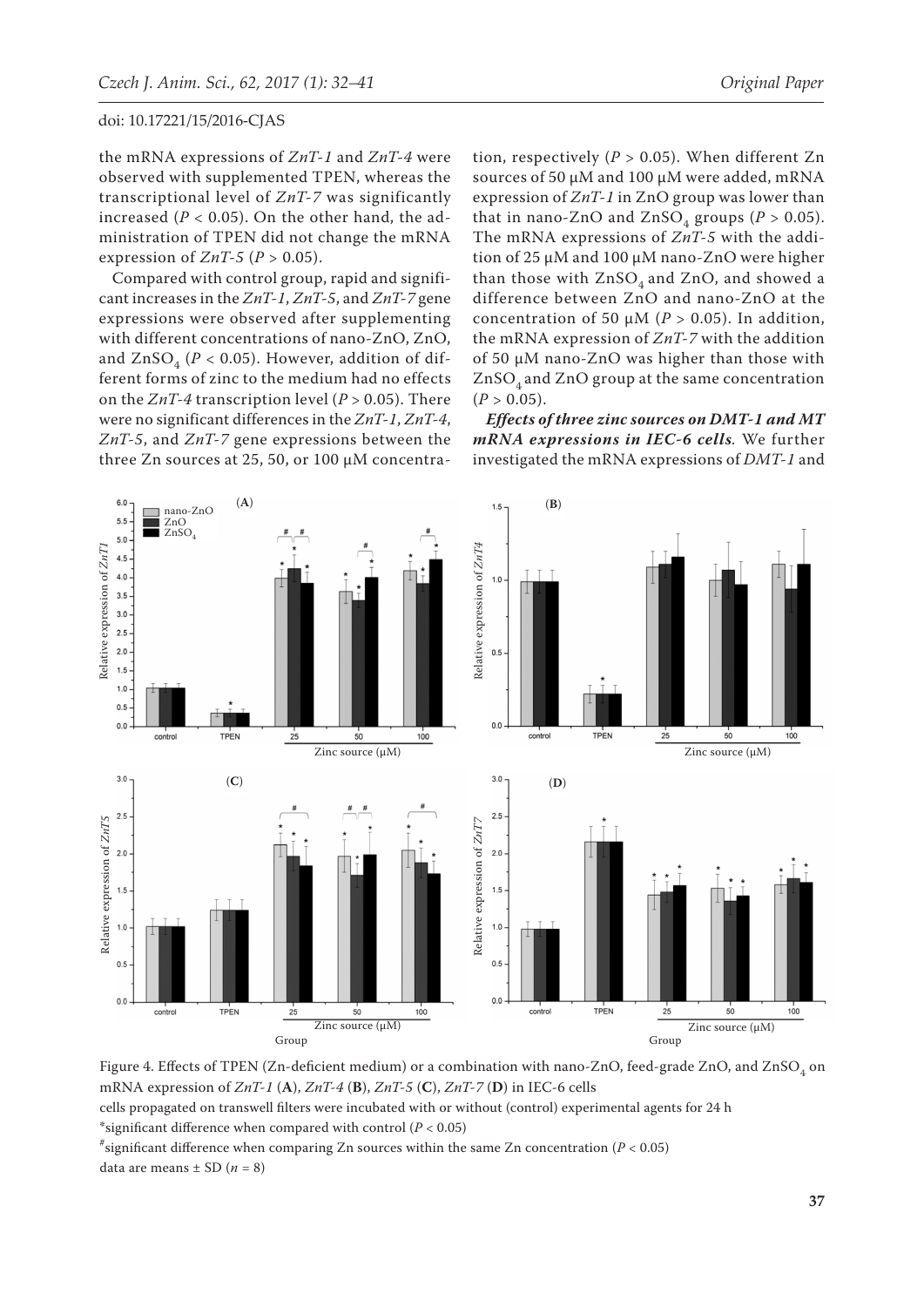

Figure 5. Effects of TPEN (Zn-deficient medium) and nano-ZnO, feed-grade ZnO, and ZnSO<sub>4</sub> on mRNA expression of divalent metal transporter (*DMT-1*) (**A**) and metallothionein (*MT*) (**B**) in IEC-6 cells

cells propagated on transwell filters were incubated with or without (control) experimental agents for 24 h \*significant difference when compared with control (*P* < 0.05)

 $^{\#}$ significant difference when comparing Zn sources within the same concentration ( $P$  < 0.05)

*MT* with the incubation of different zinc sources (Figure 5). A down-regulation of *DMT-1* and *MT* gene expressions with TPEN treatment (*P* < 0.05) was registered. *DMT-1* mRNA expression was increased significantly by supplementing with nano-ZnO and  $ZnSO<sub>4</sub>(P<0.05)$ , and no differences were observed between ZnO and control group ( $P > 0.05$ ). Moreover, when 25  $\mu$ M and 50  $\mu$ M nano-ZnO were added, the mRNA expressions of *DMT-1* were significantly higher than those of ZnO and ZnSO<sub>4</sub> groups ( $P < 0.05$ ). At the concentration of 100 µM , the *DMT-1* mRNA expressions of nano-ZnO and  $ZnSO_4$  were significantly higher ( $P < 0.05$ ) than that of ZnO. The *MT* mRNA expression was up-regulated by the three zinc sources at all concentrations ( $P < 0.05$ ). Furthermore, the results showed that the mRNA expressions of *MT* with 25 µM and 100 µM nano-ZnO treatments were higher than those of ZnO and  $ZnSO<sub>4</sub>$  ( $P < 0.05$ ).

## **DISCUSSION**

The IEC-6 cell derived from the rat intestinal epithelial cell is a good model system for studying nutrient uptake and transportation because it is difficult to investigate specific environmental parameters in a whole animal. It has been successfully and widely used in numerous experi-

mental studies for trace elements. In the current study, IEC-6 cell was used as a model to assess the effect of nano-ZnO, ZnO,  $ZnSO<sub>a</sub>$ , and TPEN on cell viability, zinc uptake efficiency, and zinc transporters gene expression. The cell viability inhibition by TPEN has already been suggested (Shen et al. 2008). Furthermore, a more recent study reported that TPEN addition noticeably lowered cell viability in HT-29 cells (Gurusamy et al. 2011). In the present study the effects of TPEN on cell viability were similar. Our results showed that viability of cells exposed to TPEN significantly decreased, and indicated that TPEN, a kind of special zinc-chelating reagent, chelated intercellular or intracellular zinc. TPEN thereby impacts the activities of key enzymes that need zinc as a co-factor.

However, no precise figure has been available up to date about the effects of nano-ZnO and ZnO on cell viability and comparison of cell viability between different kinds of inorganic zinc sources in IEC-6 cells. In the present study, viability of cells exposed to nano-ZnO increased significantly and was higher than of those exposed to ZnO at lower concentrations. Furthermore, medium treatment of  $ZnSO_4$  had no significant protective effect on cell viability, and the three zinc sources at higher concentrations could even decrease it. The increase of intracellular free  $Zn^{2+}$  which is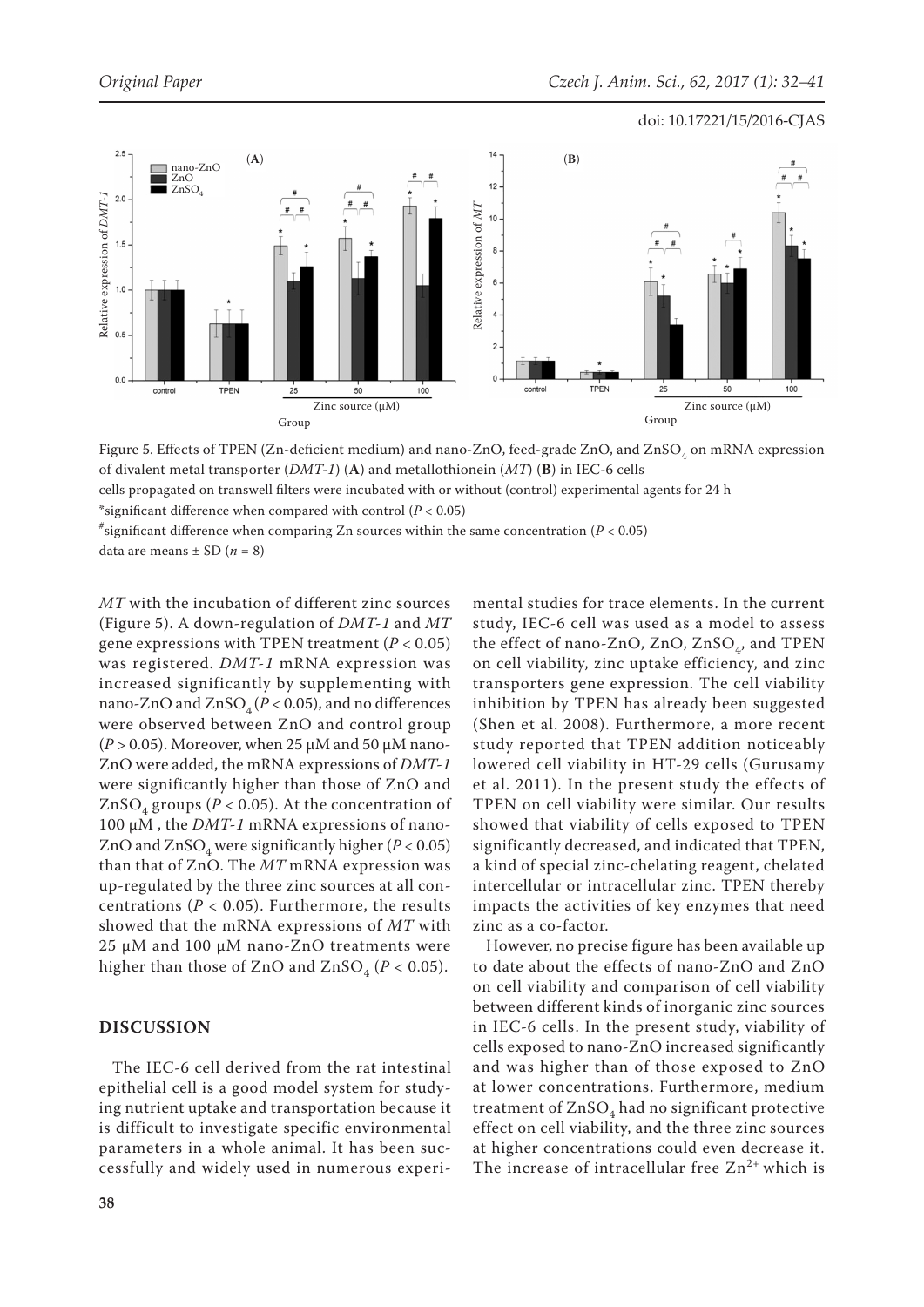deleterious could eventually lead to the decrease of cell viability and apoptosis (Sakabe et al. 1998), particularly in  $ZnSO_4$  treatment. While  $ZnSO_4$  is totally water-soluble and  $Zn^{2+}$ is released in large quantity, nano-ZnO and ZnO dissolution in water is very limited. Thus dissolved  $\text{Zn}^{2+}$  may gradually release from cell to meet the need of tissue, even though the dissolution of nano-ZnO would be changed under acidic conditions as well as at the presence of biological components such as amino acids and peptides (Moreau et al. 2007; Xia et al. 2008). The latter study also showed that cytotoxicity of  $ZnSO<sub>4</sub>$  was still significantly higher than of nano-ZnO (Xia et al. 2008). The above results also demonstrated that in the IEC-6 cells, nano-ZnO at lower concentration was more bioavailable.

In our experiments, the uptake efficiency of nano-ZnO we observed was significantly higher than that of  $ZnO$  and  $ZnSO<sub>4</sub>$  groups at all concentrations. As mentioned above, the uptake mechanism of three zinc sources differs, and the study confirmed that of nano-ZnO was more effecive. Xia et al. (2008) investigated the uptake of ZnO nanoparticle in macrophages (RAW 264.7) and human bronchial epithelial cells (BEAS-2B) using inductively coupled plasma-mass spectrometry (ICP-MS) and fluorescent-labelled labelling ZnO, and it was found out that dissolution of ZnO could happen in the culture medium and endosomes.

In addition, we found that the cellular uptake of nano-ZnO reached a maximum level 3 h postincubation and decreased with increasing incubation time. This is in line with Yu and Baek (2011) who reported that after human lung epithelial cells had been exposed to the concentration of 125 μg/ml nano-ZnO for a given time, the uptake efficiency peaked at 4 h of nano-ZnO administration and then it decreased (Yu and Baek 2011). In contrast, the uptake efficiency of  $ZnSO<sub>4</sub>$  seemed to peak later. Moreover, no significant differences were observed in the uptake efficiency of ZnO. The explanation of the time response of nano-ZnO may have many aspects. Intrinsically, when the concentration of nano-ZnO is below solubility, cells are mainly exposed to zinc ions, whereas when the concentration exceeds, cells are confronted with molecular nanoparticles (Cousins et al. 2006). Zinc ions of nano-ZnO were released gradually instead of rapidly. Thus, it was the reason for the higher uptake efficiency of nano-ZnO during the whole incubation time. Secondly, a self-protection

mechanism of cells could be provoked to prevent intracellular zinc excess while being exposed to high Zn levels for a long time. Furthermore, the physicochemical parameters (e.g. size, shape, surface area, electrostatic charge, materials composition, hydrophobicity) might be important factors affecting the uptake efficiency, which remains to be tested.

From a physiological perspective, the cell state is optimal with an appropriate intracellular free  $Zn^{2+}$ level. However, it can be regulated via different transport proteins involved in zinc uptake, storage, and excretion that maintain the zinc homeostasis. In the current study, we examined the effects of different zinc sources on the transcriptional response of *ZnT-1*, *ZnT-4*, *ZnT-5*, *ZnT-7*, *DMT-1*, and *MT* by real-time PCR. The results show that the zinc-deficient status (TPEN addition) leads to significant down-regulation of the mRNA expressions of *ZnT-1* and *ZnT-4*, and the absent accounts of *ZnT-1* lead to an increased sensitivity of cells to zinc toxicity (Palmiter 2004).

All zinc sources treatments exhibited huge upregulations of *ZnT-1*, *ZnT-5*, and *ZnT-7*. Conversely, *ZnT-4* gene expression did not change in any zinc treatment. This is consistent with an *in vitro* study which found that *ZnT-1* expression is markedly regulated by the dietary zinc supply (Liuzzi et al. 2001), and moreover showed that variation in zinc status does not affect *ZnT-4* mRNA levels in small intestine of rat. *ZnT-1* plays an important role in zinc efflux of cells. Thus, cells could be up-regulated at high intracellular zinc concentrations and down-regulated at low level to maintain zinc homeostasis in IEC-6 cells. Our finding also showed that there were no significant variations of mRNA expressions of *ZnT-1*, *ZnT-4*, *ZnT-5*, and *ZnT-7* between the three zinc treatments. *ZnT-1* was sensitive to zinc ions, and even though nano-ZnO can only release small amount of free  $Zn^{2+}$ , the gradually released zinc could also keep boosting the expression within the 24-hour incubation. Moreover, the regulation of *ZnT-5* and *ZnT-7* mRNA expressions via zinc is important for zinc transport from cytoplasm into the Golgi apparatus, and *ZnT-5* expression in human ileal mucosa can be inhibited by high zinc supplementary doses (Cragg et al. 2005). *ZnT-5* was reported to focus on zinc absorption, while *ZnT-7* on storage regulation. But there is no report about the effects of nano-ZnO and ZnO. In the present study, we observed huge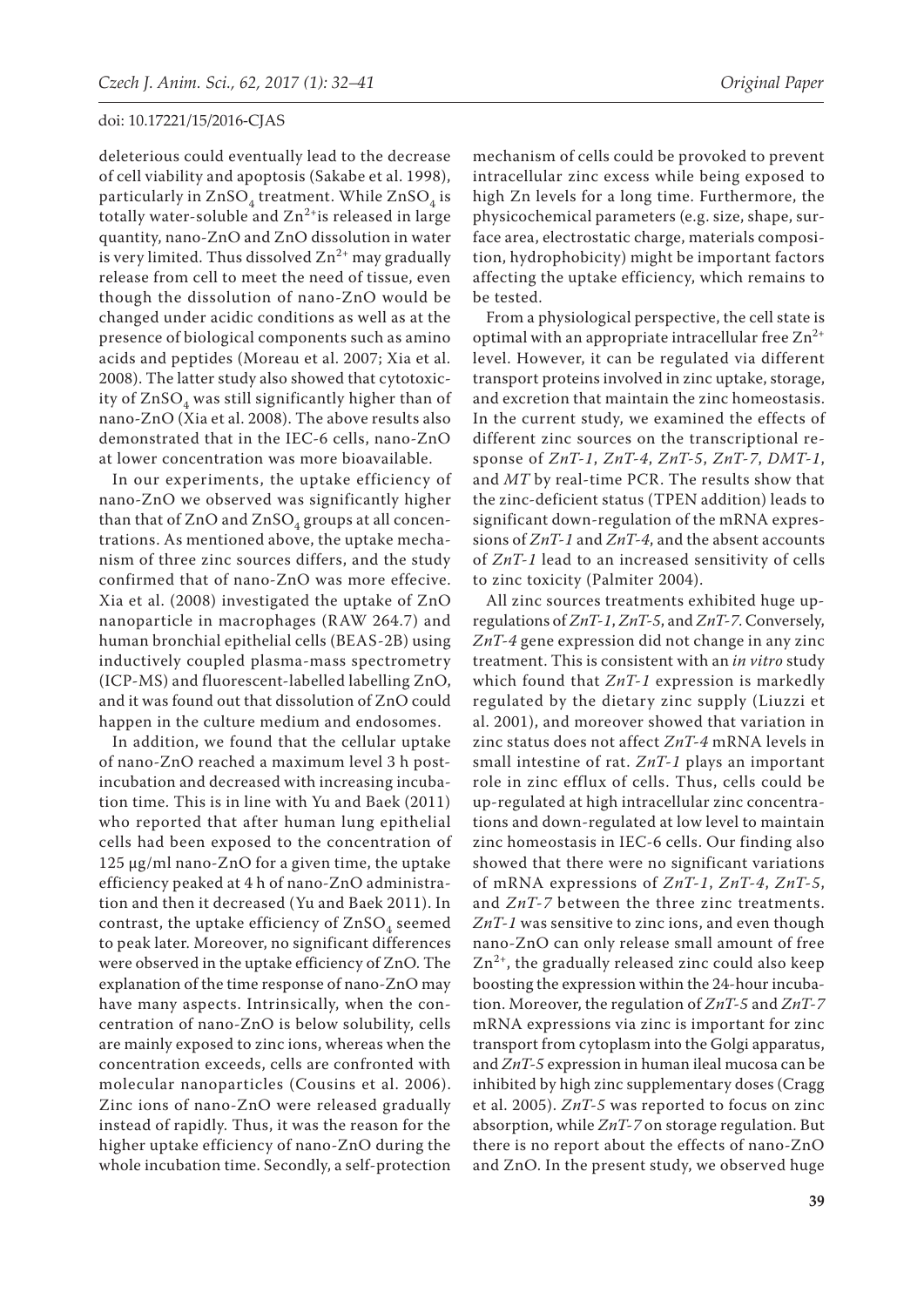increases in *ZnT-7* and *ZnT-5* genes expression in IEC-6 cells upon different zinc sources or TPEN treatment and reduction at high zinc concentration. Our results also suggested that *ZnT-5* and *ZnT-7* played different roles both at absorption and storage stages.

*DMT-1* is predominantly an iron transporter such as zinc. The present study found a reduction of *DMT-1* mRNA expression after addition of TPEN, but its increase with the nano-ZnO and  $ZnSO<sub>4</sub>$  supplementation. This result is in agreement with Shen et al. (2008), who reported that mRNA expression of *DMT-1* is susceptible to low zinc concentration and resistant to TPEN treatment (Stark 2011). But the transporting mechanism of zinc regulated by *DMT-1* has not been investigated yet, thus more detailed exploration is needed. Davis et al. (1998) reported that intestinal zinc absorption was more intense in *MT* knockout mice than wild, and this result was also further supported by that *MT* was a vital component for zinc homeostasis regulation. Our results showed that compared with *DMT-1* mRNA expression, *MT* was more sensitive to zinc concentration. This was similar to a previous study, which reported that *MT* expression was down-regulated during zinc depletion (Cao et al. 2001). These findings are in line with the fact that *MT* expression was up-regulated at high zinc concentrations to boost zinc efflux, and down-regulated at low concentrations to enhance zinc shortage.

# **CONCLUSION**

In conclusion, the current study showed that the effect of zinc in IEC-6 cells varied with different chemical and physical forms (nano-ZnO, ZnO, and  $ZnSO_4$ ) and the differences concerned cell activity, uptake, and transport. Compared with the control, supplementation with the three zinc sources enhanced cell activity and uptake efficiency. Lower concentration of nano-ZnO was more bioavailable for IEC-6 cells viability. The study compared the effects of the three zinc sources on cell viability and confirmed a biphasic effect of zinc with its different chemical forms. This study also presented that supplementations with the three Zn forms could significantly increase *ZnT-1*, *ZnT-5*, *MT*, and *DMT-1*, and that *ZnT-5*, *MT*, and *DMT-1* expressions in nano-ZnO treatment were greater than those in

ZnO and  $ZnSO_4$  group. In addition, the uptake and transport of nano-ZnO across the IEC-6 cell monolayers partly via zinc related transporters were induced by a released zinc ion.

# **REFERENCES**

- Cao J., Bobo J.A., Liuzzi J.P., Cousins R.J. (2001): Effects of intracellular zinc depletion on metallothionein and ZIP2 transporter expression and apoptosis. Journal of Leukocyte Biology, 70, 559–566.
- Case C.L., Carlson M.S. (2002): Effect of feeding organic and inorganic sources of additional zinc on growth performance and zinc balance in nursery pigs. Journal of Animal Science, 80, 1917–1924.
- Cherian M.G., Howell S.B., Imura N., Klaassen C.D., Koropatnick J., Lazo J.S., Waalkes M.P. (1994): Contemporary issues in toxicology: role of metallothionein in carcinogenesis. Toxicology and Applied Pharmacology, 126, 1–5.
- Cousins R.J., McMahon R.J. (2000): Integrative aspects of zinc transporters. The Journal of Nutrition, 130, 1384– 1387.
- Cousins R.J., Liuzzi J.P., Lichten L.A. (2006): Mammalian zinc transport, trafficking, and signals. Journal of Biological Chemistry, 281, 24085–24089.
- Cragg R.A., Phillips S.R., Piper J.M., Varma J.S., Campbell F.C., Mathers J.C., Ford D. (2005): Homeostatic regulation of zinc transporters in the human small intestine by dietary zinc supplementation. Gut, 54, 469–478.
- Davis S.R., McMahon R.J., Cousins R.J. (1998): Metallothionein knockout and transgenic mice exhibit altered intestinal processing of zinc with uniform zinc-dependent zinc transporter-1 expression. The Journal of Nutrition, 128, 825–831.
- De Berardis B., Civitelli G., Condello M., Lista P., Pozzi R., Arancia G., Meschini S. (2010): Exposure to ZnO nanoparticles induces oxidative stress and cytotoxicity in human colon carcinoma cells. Toxicology and Applied Pharmacology, 246, 116–127.
- Gurusamy K.S., Farooqui N., Loizidou M., Dijk S., Taanman J.W., Whiting S., Farquharson M.J., Fuller B.J., Davidson B.R. (2011): Influence of zinc and zinc chelator on HT-29 colorectal cell line. Biometals, 24, 143–151.
- Hanley C., Layne J., Punnoose A., Reddy K.M., Coombs I., Coombs A., Feris K., Wingett D. (2008): Preferential killing of cancer cells and activated human T cells using ZnO nanoparticles. Nanotechnology, 19: 295103.
- Hoadley J.E., Leinart A.S., Cousins R.J. (1987): Kinetic analysis of zinc uptake and serosal transfer by vascularly perfused rat intestine. American Journal of Physiology – Gastrointestinal and Liver Physiology, 252, G825–G831.